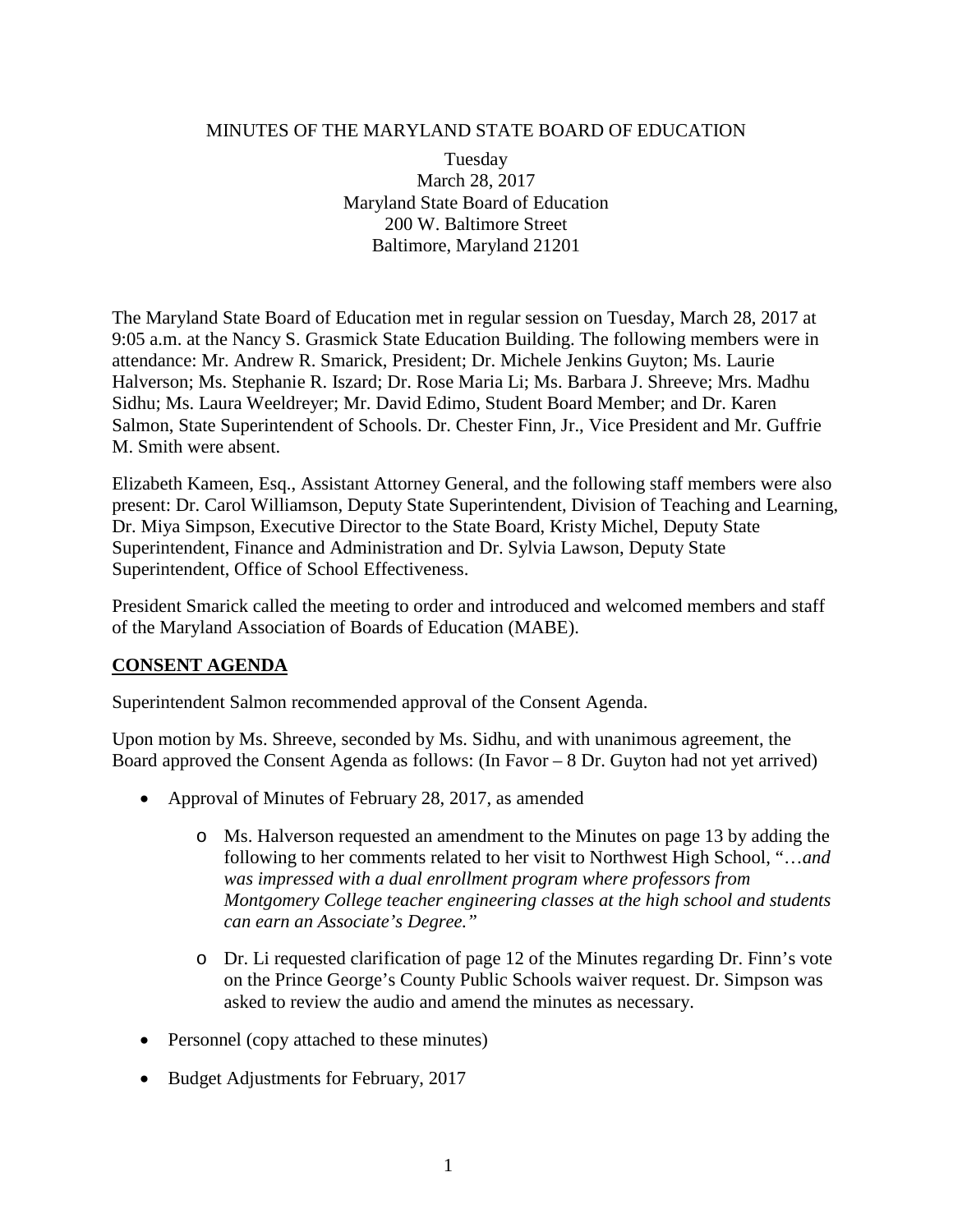## **ESSA ACCOUNTABILITY PLAN**

The Superintendent introduced Mary Gable, Assistant State Superintendent, Division of Academic Policy and Innovation, to provide an update on school accountability, formative ratings, federal regulations and actions by the Maryland General Assembly.

Ms. Gable provided and discussed other state school accountability models which included different descriptors using a wide variety of symbols, words and colors to rate schools and explained that states are continually updating their accountability models. She provided the Board with a chart showing the different types of summative ratings that are included in Draft Consolidated State Plans for various states. Dr. Salmon reported that *WestEd* did the research for the overview provided to the Board and commented on the thoroughness provided in the report.

Ms. Gable reported that the U. S. Department of Education (USED) provided MSDE with a revised template and that staff is working to complete a second draft of Maryland's State Plan.

Tiffany Clark, Esq., Deputy Director, Education Policy and Government Relations, reported on SB 871/HB 978 – Education – Accountability – Consolidated State Plan and Support and Improvement Plans (Protect Our Schools Act of 2017). She explained that the House took up the bill but that the Senate has not yet voted. She reported on an amendment to the bill which increases academic indicators to 65% instead of 55% of a school's composite score by moving a certain school quality indicator to the academic indicator category. She also reported that an amendment also requires that the composite score must be calculated and presented in a specific manner. She explained the process that may or may not occur during this Session reminding the Board that the Governor has expressed his desire to designate school rating with an A-F system.

Ms. Gable introduced Christy Hovanetz, Senior Policy Fellow, Accountability, Foundation for Excellence in Education and Scott Sargrad, Managing Director, K-12 Policy, Center for American Progress, to discuss their research and perspectives on different type's accountability rating systems/models.

Mr. Sargrad explained the role of the Center for American Progress, the K-12 goals for his Organization and the following goals of his discussion:

- 1. Broad vision for accountability
- 2. Multiple options for school classifications
- 3. Pros and cons of classification models
- 4. Additional considerations for system design

Mr. Sargrad reported on three designs for school classifications: Performance Index Design, Matrix Design, and Decision Rules Design. He provided charts depicting the Designs as well as the pros and cons for each model.

There was discussion about the Designs and Dr. Salmon explained that the ESSA law requires substantial ratings for academics that must be easily understood by everyone.

Ms. Hovanetz reported on the Mission, Vision and Guiding Principles of the Foundation for Excellence in Education. She discussed the A-F rating system and reported that seventeen states have adopted an A-F system. She also reported that student achievement data, research, and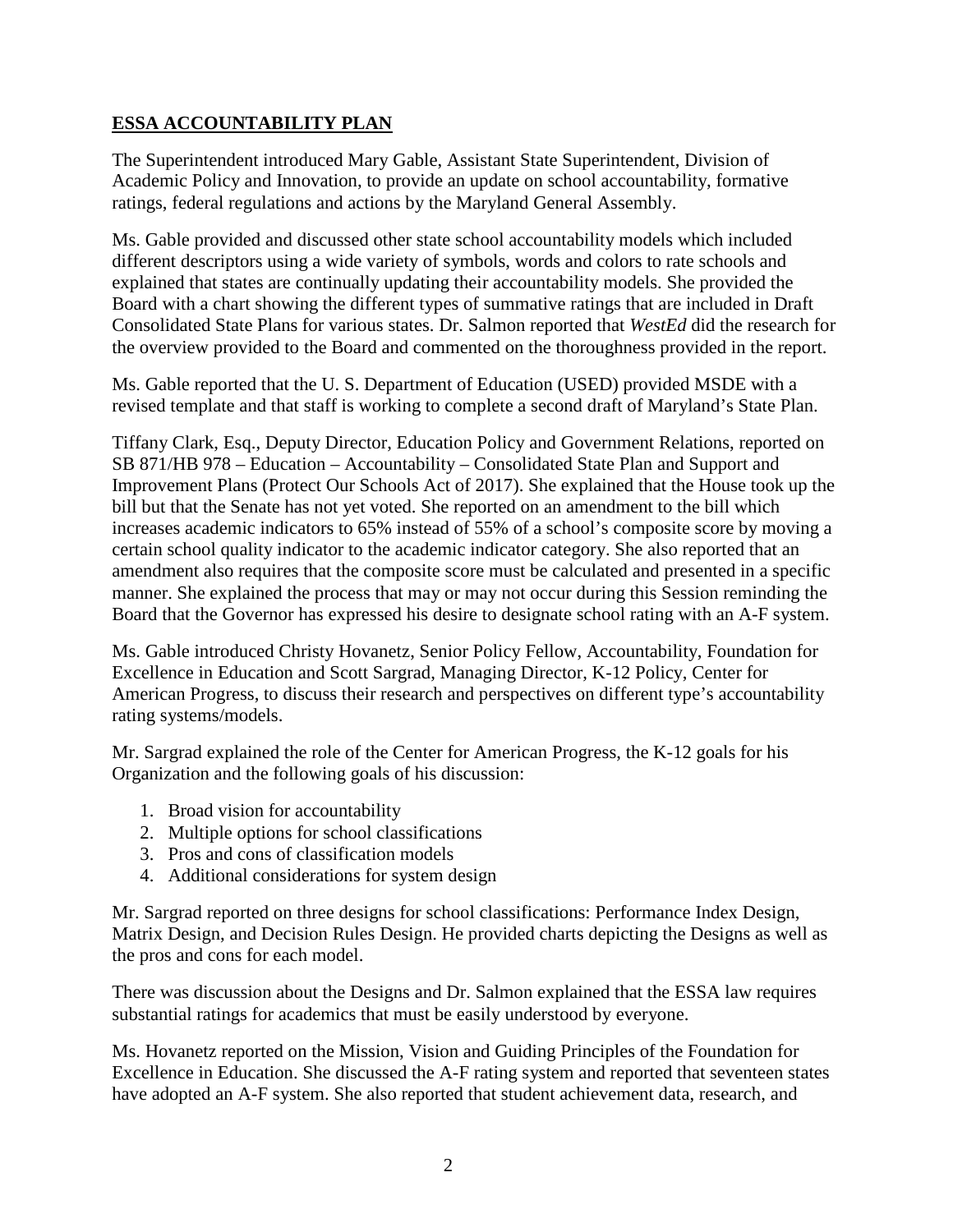public opinion support A-F school grading. Ms. Hovanetz provided the following nine fundamental principles of the A-F School Grading System:

- 1. Use clear and transparent descriptors of A, B, C, D, and F.
- 2. Include only objective, concise student learning outcomes measures.
- 3. Measure college and career readiness in high school.
- 4. Balance measures of student performance and progress.
- 5. Calculate student progress toward grade level and advanced achievement.
- 6. Focus attention on the progress of the lowest performing students in each school, irrespective of race, ethnicity, or socioeconomic status.
- 7. Report results in a timely manner as close to the end of the school year as possible.
- 8. Communicate clearly to parents.
- 9. Establish rigorous criteria, with automatic increases, in order to earn A, B, C, D or F grades.

Ms. Hovanetz provided information on how assigning grades to schools has impacted other school districts and, in particular, Florida's formula for student achievement.

Mr. Smarick said, "Some people say that A-F is unkind." Ms. Hovanetz said, "We are not grading students or teachers but rather schools. It is tough love."

Ms. Iszard said, "We need to be aware that we are dealing with individuals, communities and parents when we label these schools."

Dr. Guyton expressed concern about using the A-F rating. Ms. Hovanetz explained that rating a school as an F makes a difference in motivating the school to improve. She described behaviors that were changed in schools that received a poor rating. She said, "We are doing a disservice to our kids by not being honest with parents. We shouldn't lower our expectations for students."

In response to a comment by Ms. Weeldreyer, Ms. Hovanetz said that the shock of a letter grade triggers actions.

Dr. Salmon thanked the presenters and said that research shows that accountability, overall, positively impacts data.

In response to a question by Ms. Halverson about the legality of the amendment to the legislation being discussed by the General Assembly, Ms. Kameen reported that the amendment to change the percentage of academic measures could result in an unapproved State Plan.

The Board agreed to send another letter to members of the General Assembly expressing its strong opposition to the amendment to HB 978 by explaining that adding "*access to or credit for completion of a well-rounded curriculum that is indicative of on-track progress…*is not an academic indicator.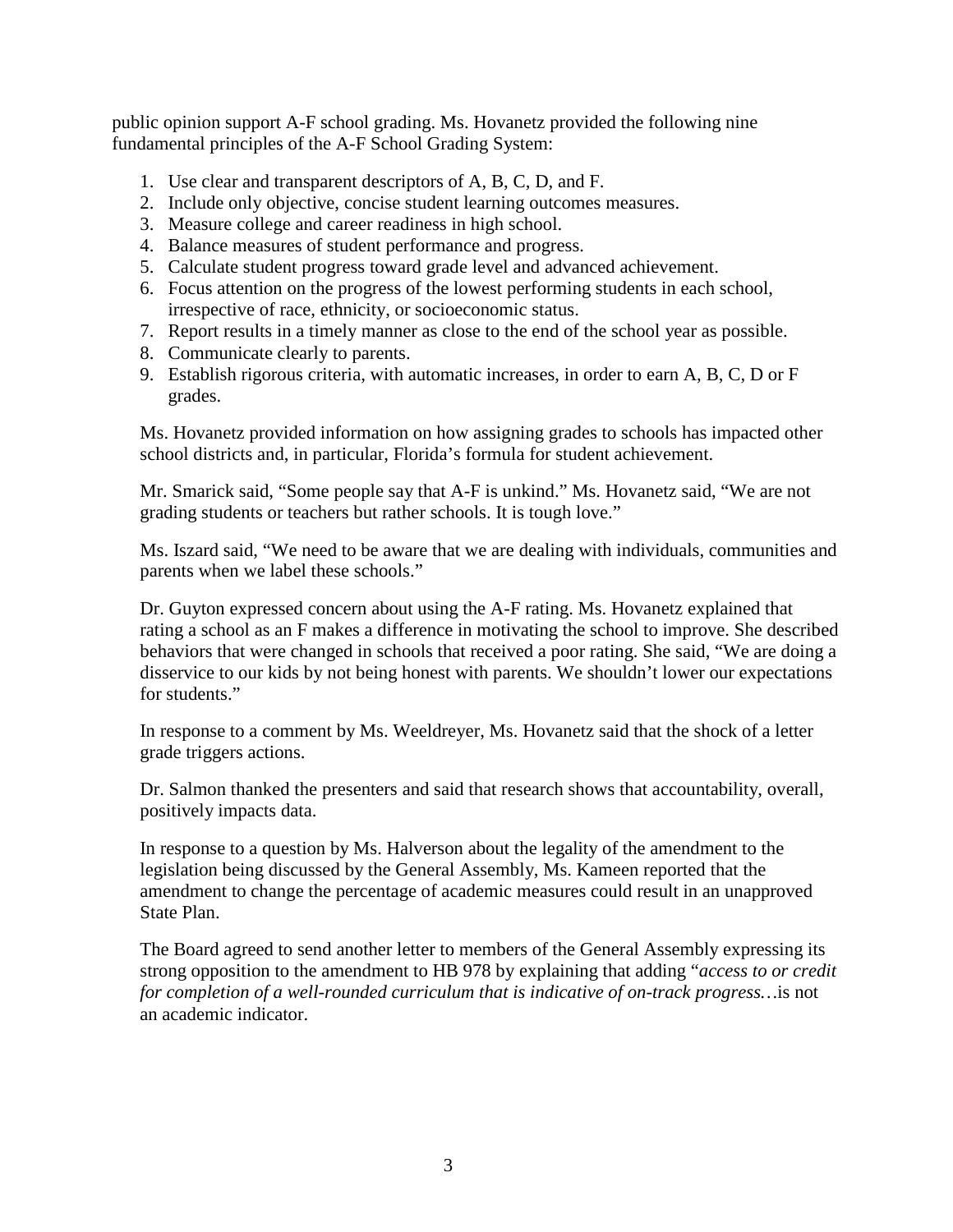## **STATE SUPERINTENDENT'S UPDATE**

## **Spotlight on Baltimore County Public Schools (BCPS)**

Dr. Salmon introduced Dr. Dallas Dance, Superintendent, BCPS, to brief the Board on some exciting programs taking place in Baltimore County.

Dr. Dance reported that BCPS has thirty schools that offer 100 magnet offerings and introduced Verletta White, Chief Academic Officer for BCPS, to further elaborate on two of the programs.

Ms. White reported on the Northwest Academy of Health Sciences, a unique middle/high school magnet opportunity, that partners with the Northwest Hospital and Northwest High School, and provides college and career pathways as well as internships. She explained that students have an opportunity to earn a specialized certificate while graduating from high school.

Ms. White also reported on an Early College Program at Woodlawn High School which is partnered with the Community College of Baltimore County (CCBC). She noted that students who graduate will receive a high school diploma as well as an Associate's Degree. She explained that adjunct professors provide classes to students at the high school and that transportation is provided to students to take classes at the CCBC campus as well.

Dr. Dance said, "We listened to our community and focused on equity." He reported that there is a need to open additional magnet schools over the next few years.

In response to a question by Ms. Halverson, Dr. Dance said that the college courses are free to students who are accepted in the programs.

Dr. Dance explained that they are providing these opportunities throughout their large county to provide equity to all students in Baltimore County.

Ms. White explained that BCPS staff listened to their communities to find out what kinds of opportunities parents want for their children and found a way to provide accessibility for all students.

## **Update on Regionalization Plan Implementation**

The Superintendent introduced Sarah Spross, Assistant State Superintendent, Division of Educator Effectiveness, and Marcella Franczkowski, Assistant State Superintendent, Division of Special Education/Early Intervention Services, to discuss regionalization plans provided in their Divisions.

Ms. Spross reported that her Division divided the State into five regions and introduced her leadership team. She explained that caseloads were re-designed to provide direct support to each region and other Divisions as well. She reported that they provide approval for higher education programs and can increase technical assistance to all stakeholders. She noted that needs around the State are very different so regionalized training is being provided. She also noted that there will be a webinar conducted at several institutes of higher education for graduates on gaining teacher certification in Maryland. She said, "It is really exciting to see how quickly we have been able to enact these things."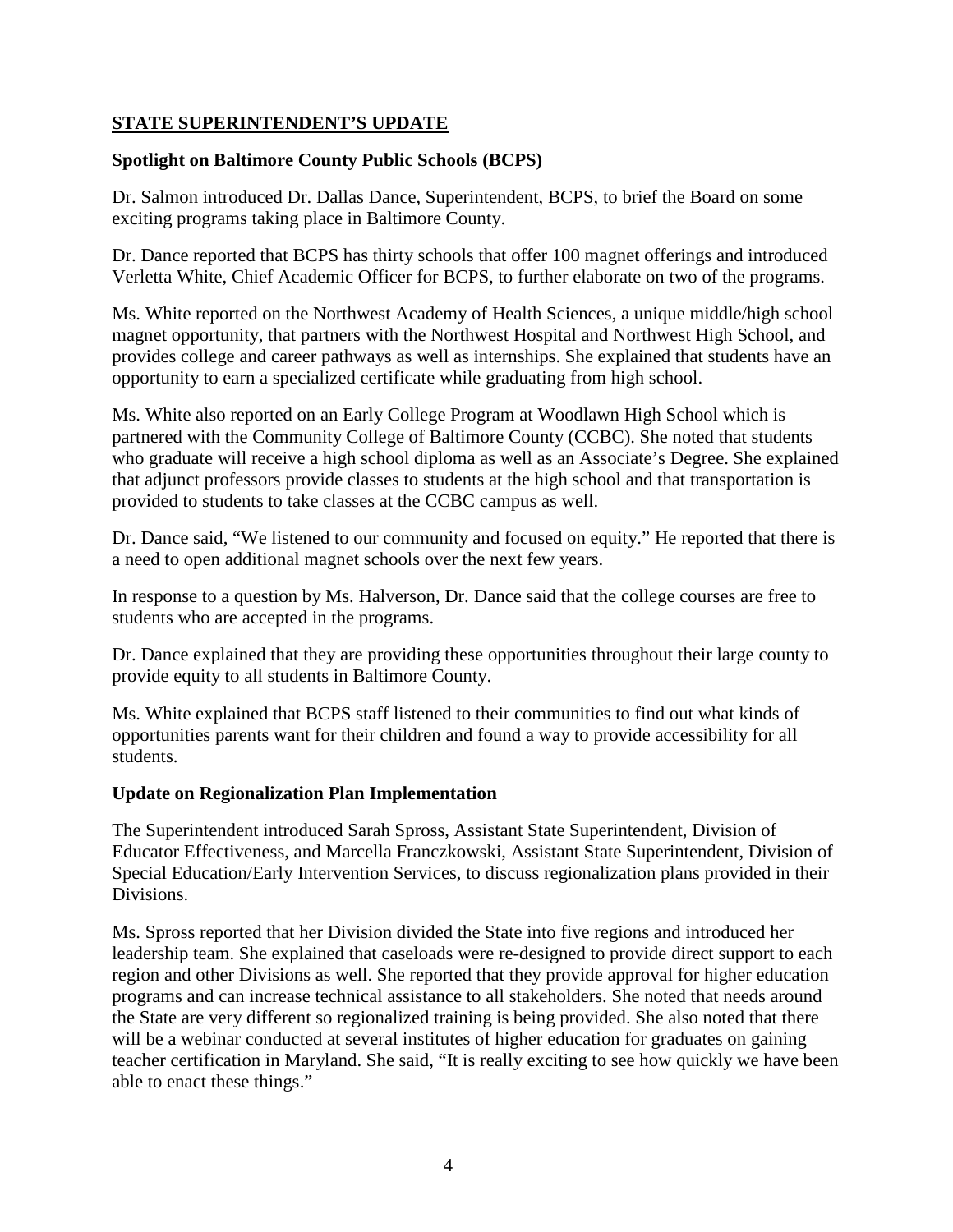Ms. Franczkowski introduced her leadership team and provided a graphic showing how regionalization will increase quality and timeliness of service delivery, efficiency and alignment of resources, implementation and scale up of evidence-based practices and will strengthen partnerships and effective communities of practice. She explained that Division staff is aligned and assigned to complement their specific region. She explained that the Division is tracking questions that are received throughout the state and that each region is supported by the provision of online tools and resources as well as a team including trained staff and consultants.

Dr. Salmon thanked the presenters and agreed to provide additional updates on other programs and activities being conducted in the Department.

# **EXECUTIVE SESSION**

Pursuant to §3-305(b)(1) of the General Provisions, *Annotated Code of Maryland*, and upon motion by Ms. Weeldreyer, and seconded by Ms. Halverson, and with unanimous agreement, the Maryland State Board of Education met in closed session on Tuesday, March 28, 2017, in Conference Room 1, 8<sup>th</sup> floor of the Nancy S. Grasmick State Education Building. All Board members were present. In attendance were Dr. Karen Salmon, State Superintendent of Schools, Dr. Carol Williamson, Deputy State Superintendent, Division of Teaching and Learning, Kristy Michel, Deputy State Superintendent, Finance and Administration, Dr. Sylvia Lawson, Deputy State Superintendent, Office of School Effectiveness, Dr. Miya Simpson, Executive Director to the Office of the State Board, and Assistant Attorney General Elizabeth M. Kameen. The Executive Session commenced at 12:45 p.m. (In favor – 9)

At that time, the State Board approved three Opinions and one Order for publication.

- *In Re: Board of Education of Howard County v. Renee Foose and Renee Foose v. Board of Education of Howard County –* resolution of jurisdictional issues – Opin. No. 17-13
- *Gabrielle G. v. Montgomery County Board of Education –* student suspension Opin. No. 17-14
- *Jeffrey U. v. Howard County Board of Education* residency Opin. No. 17-15
- *Cathy G. v. Montgomery Co. Board of Education –* student transfer Order No. OR17-04

Ms. Kameen provided legal advice on the request to waive the athletic regulation; the relationship between ESSA and State law; and the legal requirements to educate all students, including immigrants, in our schools.

Dr. Salmon addressed a personnel issue.

The session ended at 2:20 p.m.

# **RECONVENE**

The meeting reconvened at 2:35 p.m.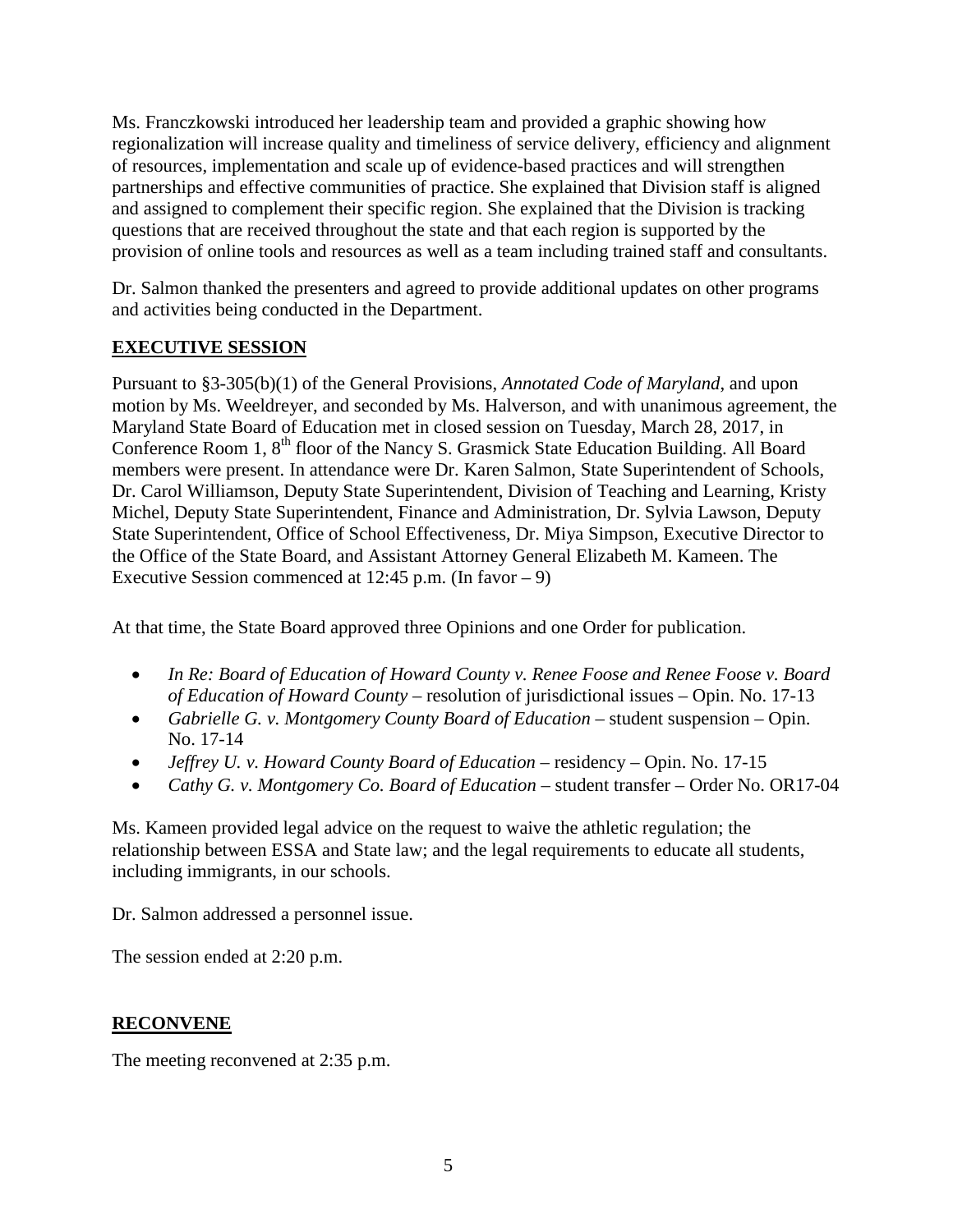# **LEGISLATIVE UPDATE**

Ms. Tiffany Clark, Esq., Deputy Director, Education Policy and Government Relations, provided information and updates on the status of several bills under consideration before the Maryland General Assembly to include:

- HB 499 State Department of Education Employment Categories and Practices
	- o State Board submitted a letter of opposition
	- o As of today, no movement on the House or Senate versions of this bill.
- HB 461 Education Accountability Program Assessments (Less Testing, More Learning Act of 2017)
	- o State Board submitted a letter of opposition
	- o Passed the House floor with amendments
	- o Currently in the Senate EHE
	- o The crossfile SB 452 passed the Senate floor with amendments
- HB 978 Education Accountability Consolidated State Plan and Support and Improvement Plans (Protect Our Schools Act of 2017)
	- o State Board submitted a letter in opposition
	- o Passed by the House
	- o On the Senate floor today
- HB 590 State Board of Education Membership Teachers and Parents
	- o State Board submitted a letter of opposition
	- o As of today, no movement on the House or Senate bill
- HB 715 Institutions of Higher Education Teacher Preparation Programs Accreditation and Approval
	- o Passed the House floor
	- o Has a hearing in Senate EHE on 3/29
- SB 319 Pathways in Technology Early College High (P-TECH) School Act of 2017
	- o State Board submitted a letter in support of this bill
	- o Passed the Senate floor
	- o Ways and Means hearing on 3/21
	- o Cross filed but has not been passed by the House
	- o Will likely move forward since the Senate bill has moved through
- SB 908 Maryland Education Development Collaborative Establishment
	- o Passed the Senate Floor
	- o Heard in the House on 3/21
- HB 878 Public Charter School Act of 2017
	- o Voted on favorably by the Ways and Means committee
	- o Senate did not hold a hearing on it
- SB 618 Education Achievement School District Establishment
	- o Received an unfavorable report from the Senate EHE Committee
- HB 587 Education Libraries Reorganization of Governance Structure o Currently in the House and Senate for hearings
- SB 335 Career Apprenticeship Opportunity Act of 2017
	- o No movement in the House or Senate
- HB 516 Workgroup to Study the Implementation of Universal Access to Prekindergarten for 4-year-olds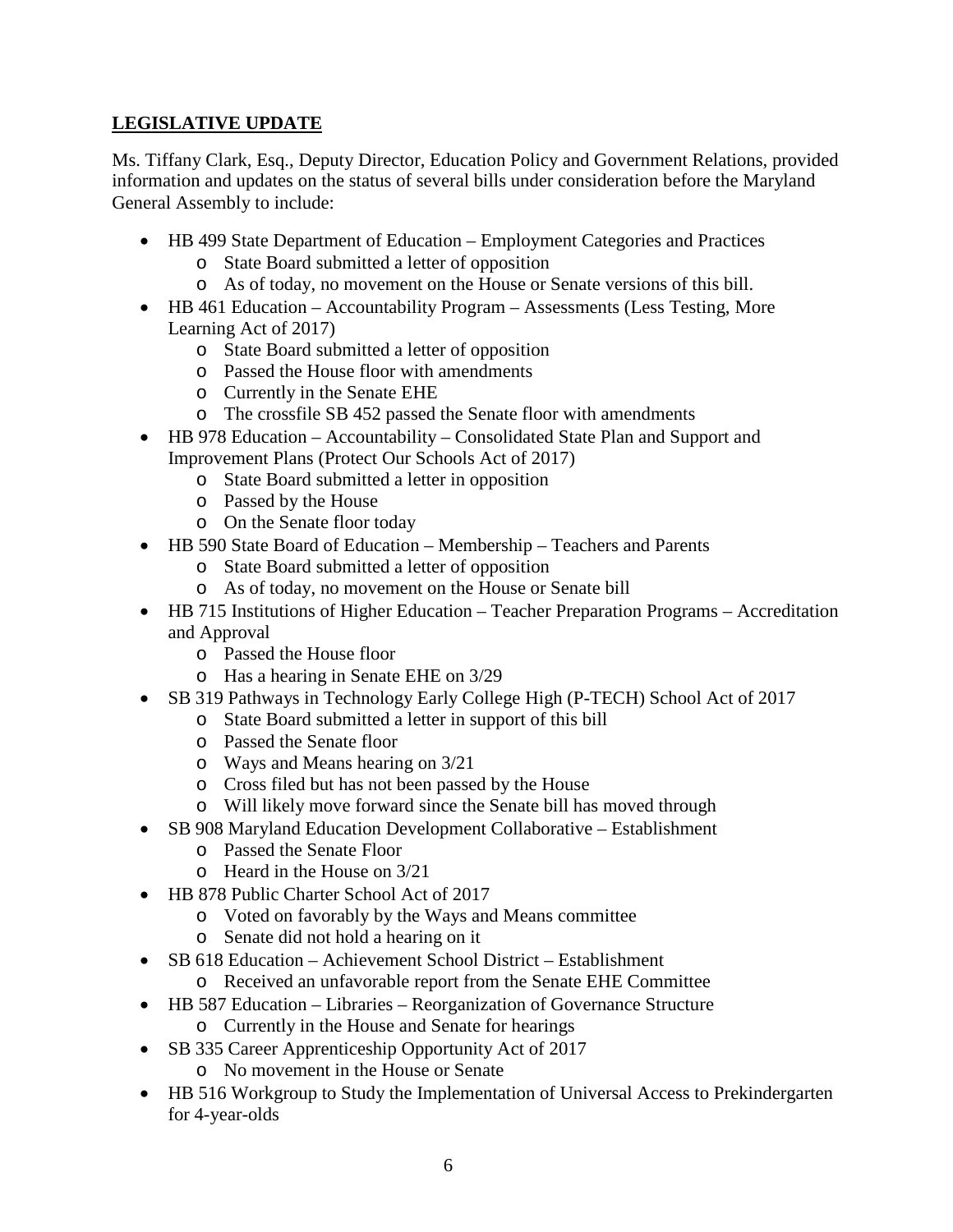- o Passed the Senate and House floor
- o Voting in subcommittee and full committee today
- SB 145 Education Statewide Kindergarten Assessment Completion
	- o Passed the Senate and House floor
	- o Should be voting in subcommittee and full committee this week
- HB 548 Education Prekindergarten Student Assessment Moratorium
	- o No movement on the House Bill
	- o Senate bill passed with an amendment with a moratorium on "the administration of a *mandatory* early learning assessment for enrolled PreK students"; however, there are no mandatory assessments so unclear what that means
- SB 153 Public Schools Length of School Year Adjustment State of Emergency
	- o Passed the Senate floor and had a hearing in the House on 3/21
	- o No further movement to date
- HB 1240 Individualized Education Programs
	- o Passed the House with amendments
	- o Hearing in EHE on 4/5
- HB 174 Education Children with Disabilities
	- o Passed the House with amendments
	- $\circ$  Identical Senate bill passed  $3<sup>rd</sup>$  reading today
	- o May go to conference committee at some point
- SB 866 Adult High School Pilot Program
	- o Passed both Senate and House floor
	- o Not scheduled for a hearing yet (as of today)
- SB 263 Education Maryland High School Diploma Civics Test Requirement
	- o Received an unfavorable report from Ways and Means
	- o No movement in the Senate
- SB 458 Education Foreign Language Requirement Computer Programming Language **Courses** 
	- o Received an unfavorable report from the Senate
	- o Referred to interim study by Ways and Means
- HB 705 Education PARCC Testing Children with Disabilities (Ben's Rule)
	- o No movement as of today

# **COMAR 13A.06.01.02.03 PROGRAMS FOR FOOD AND NUTRITION**

The Superintendent asked for permission to publish COMAR 13A.06.01.02.03 Programs for Food and Nutrition, as amended.

Upon motion by Mr. Edimo, seconded by Ms. Iszard, and with unanimous agreement, the Board granted permission to publish COMAR 13A.06.01.02.03 Programs for Food and Nutrition, as amended. (In favor – 8; Dr. Guyton was absent)

# **COMAR 13A.02.01.04 LENGTH OF SCHOOL YEAR**

The Superintendent asked for permission to publish COMAR 13A.02.01.04 Length of School Year. She explained that this amendment would reduce from five to three the number of days by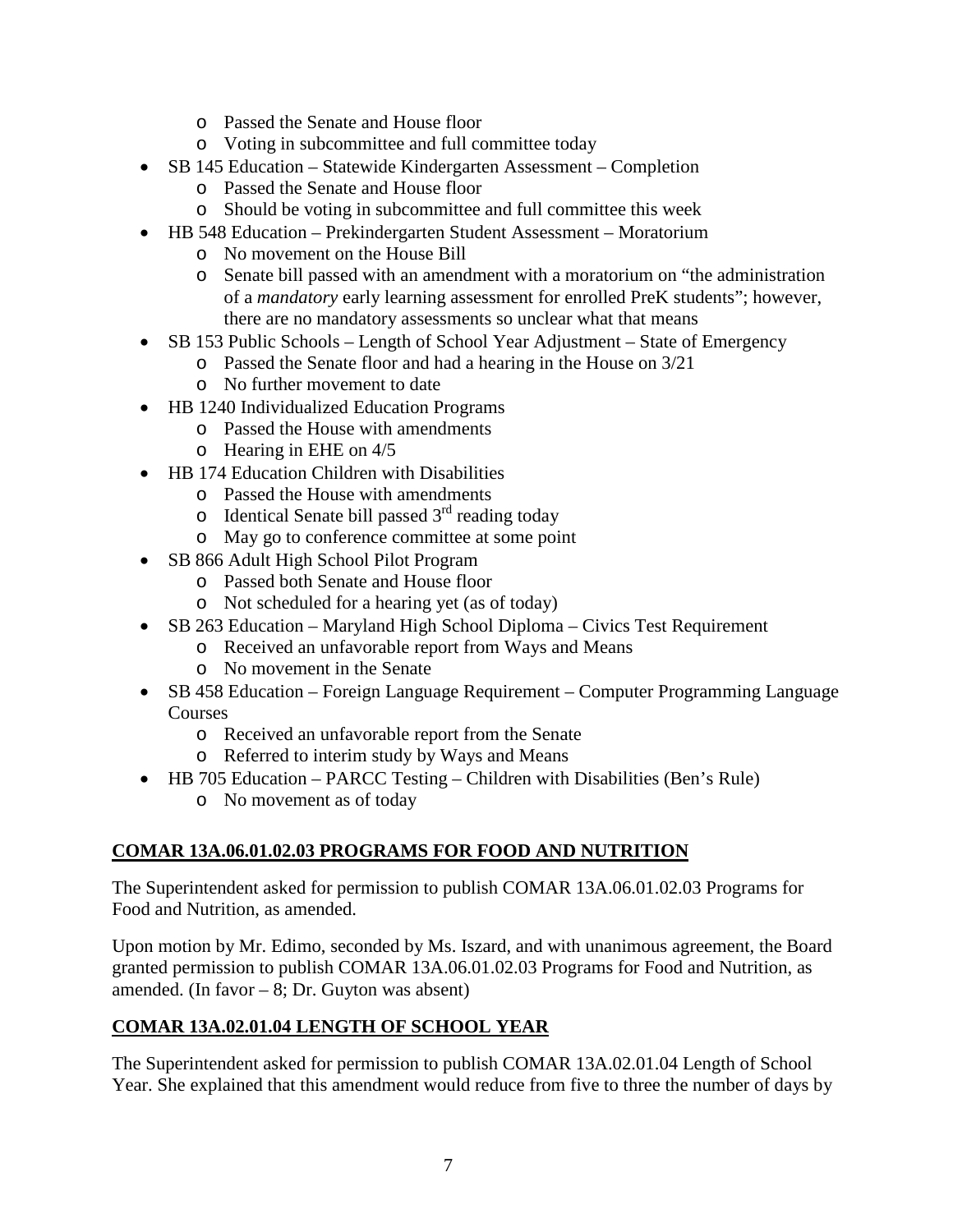which school systems must extend their calendars in order to obtain a waiver of the 180-day school year requirement when necessary.

Upon motion by Ms. Weeldreyer, seconded by Ms. Iszard, and with unanimous agreement, the Board granted permission to publish COMAR 13A.02.01.04 Length of School Year. (In Favor – 8)

## **COMAR 13A.12.02.21 HEARING IMPAIRED**

The Superintendent asked for permission to publish COMAR 13A.12.02.21 Hearing Impaired.

Upon motion by Ms. Halverson, seconded by Ms. Shreeve, and with unanimous agreement, the Board granted permission to publish COMAR 13A.12.02.21 Hearing Impaired. (In favor  $- 8$ ))

## **COMAR 13A.05.10.01-.03 AUTOMATED EXTERNAL DEFIBRILLATOR PROGRAM IN HIGH SCHOOLS**

The Superintendent asked for adoption of COMAR 13A.05.10.01-.03 Automated External Defibrillator Program in High Schools.

In response to a question by Ms. Halverson, Ms. Gable reported that school staff is responsible for the maintenance of this equipment.

Upon motion by Ms. Sidhu, seconded by Mr. Edimo, and with unanimous agreement, the Board adopted COMAR 13A.05.10.01-.03 Automated External Defibrillator Program in High Schools. (In favor  $-8$ )

# **WAIVER REQUEST OF COMAR 13A.06.03 INTERSCHOLASTIC ATHLETICS**

Dr. Salmon introduced Dr. Lawson to brief the Board on a request received from Baltimore City Council President Bernard C. "Jack" Young to waive the interscholastic athletics all-star regulations, COMAR 13A.06.03.04C(5), to allow the President's Cup all-star game to be held. Dr. Lawson explained that all-star games permitted by this regulation support education based athletics to minimize absences from school, loss of instructional time, loss of students' time from school teams during the sport season, and are intended to be school-based events to celebrate the achievements of students in their school. The President's Cup is an all-star game that does not meet these purposes. As such, Dr. Salmon recommended that this request be denied.

In response to a question by Mr. Edimo about federal law under Title 9, Dr. Lawson explained that this law ensures equality for women. She explained that women are not afforded equal opportunity in this request.

Upon motion by Ms. Shreeve, seconded by Ms. Iszard, and with unanimous agreement, the Board denied the waiver request of COMAR 13A.06.03 Interscholastic Athletics. (In Favor – 8)

## **PUBLIC COMMENTS**

President Smarick explained procedures by which the Board hears public comments. No public comments were provided.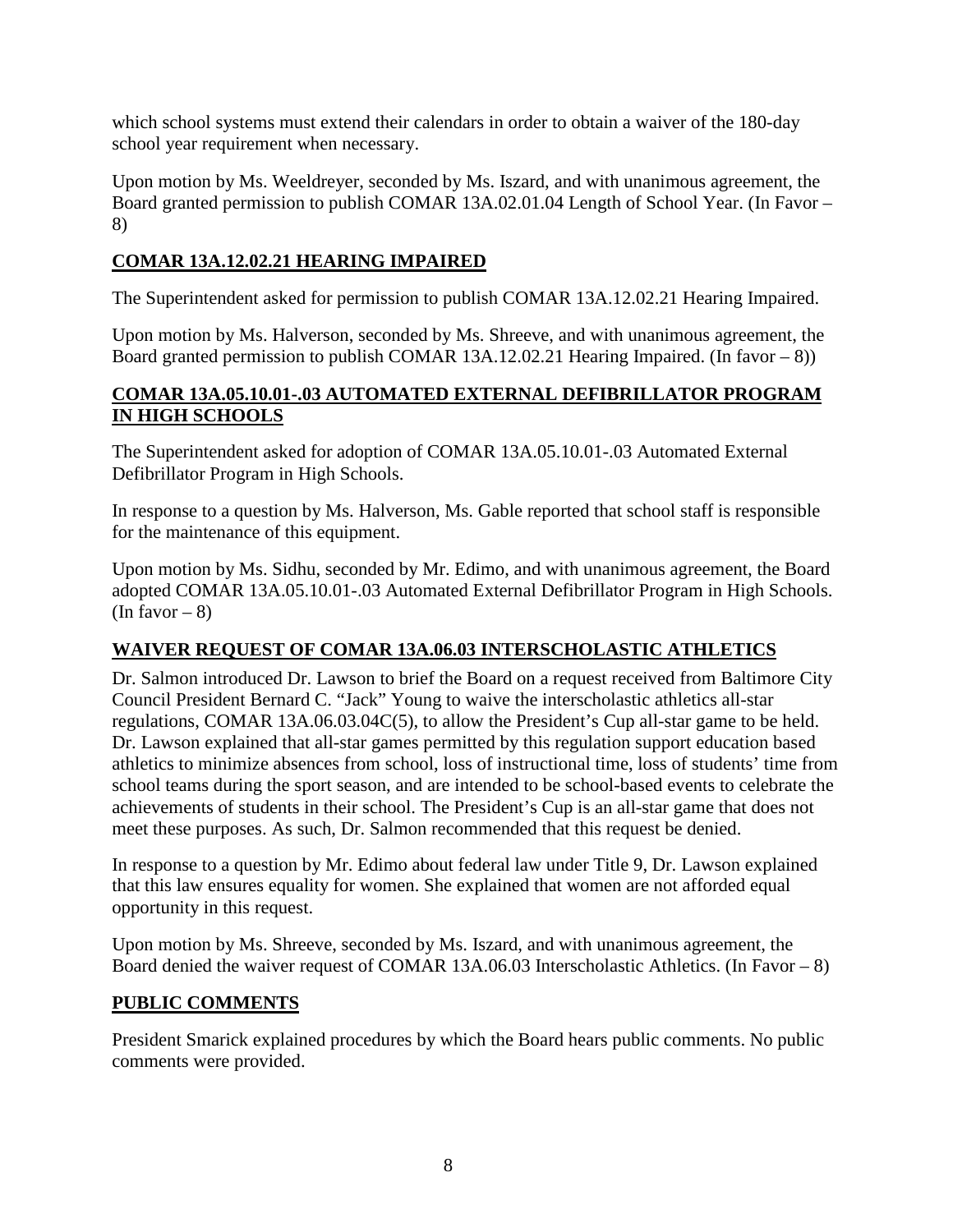## **STATE BOARD MEMBER DISCUSSION AND UPDATE**

### **Vision and Mission Statements**

Ms. Halverson requested the addition of language dealing with social and emotional learning under the Mission Statement. Ms. Iszard noted that this is already included under the fifth bullet, *Promote students' physical, mental, social and emotional well-being.*

Upon motion by Mr. Edimo, seconded by Ms. Halverson, and with unanimous agreement, the Board adopted its Vision and Mission Statements. (In Favor  $-8$ )

### **Board Priorities**

Board members discussed several of the priorities identified during the Fall Retreat to include:

- ESSA Implementation
- Student Services
- Educator Effectiveness
- Stakeholder Engagement
- Legislative
- Budget

Ms. Weeldreyer recommended that stakeholder engagement, legislative, and budget be viewed as ongoing priorities connected to each of the other priorities and incorporated throughout the plan.

In response to a comment by Dr. Li about including Gifted and Talented Education, Dr. Salmon reported that staff is working on this issue and agreed to provide the Board with a presentation on the Gifted and Talented Program.

The Board discussed next steps and the Strategic Planning committee agreed to develop a draft plan outlining tentative goals based on the Board's priorities.

## **Mental Health Committee**

Ms. Iszard reported that presentations were made at the last meeting which provided a link between mental health issues, suicide and human trafficking. She reported that the Committee will be looking at the state regulations to see if and/or where policy changes may be needed.

## **Center for Research on Education Outcomes (CREDO)**

President Smarick provided the Board with a letter from Dr. Macke Raymond, Director of CREDO, an independent and non-partisan group whose mission is to provide policy makers and the public with rigorous analysis of the effectiveness of important education programs in K-12 public education. He explained that they are asking MSDE to partner by providing data in order to compare the effectiveness of Maryland Charter Schools to all others in the nation.

Ms. Kameen expressed concern about the legality of entering into an agreement and said she would look into the Procurement Law for Maryland.

Ms. Sidhu noted that she will provide the Superintendent with a Report prepared over the last several years which provides an evaluation of the Charter Schools in Maryland.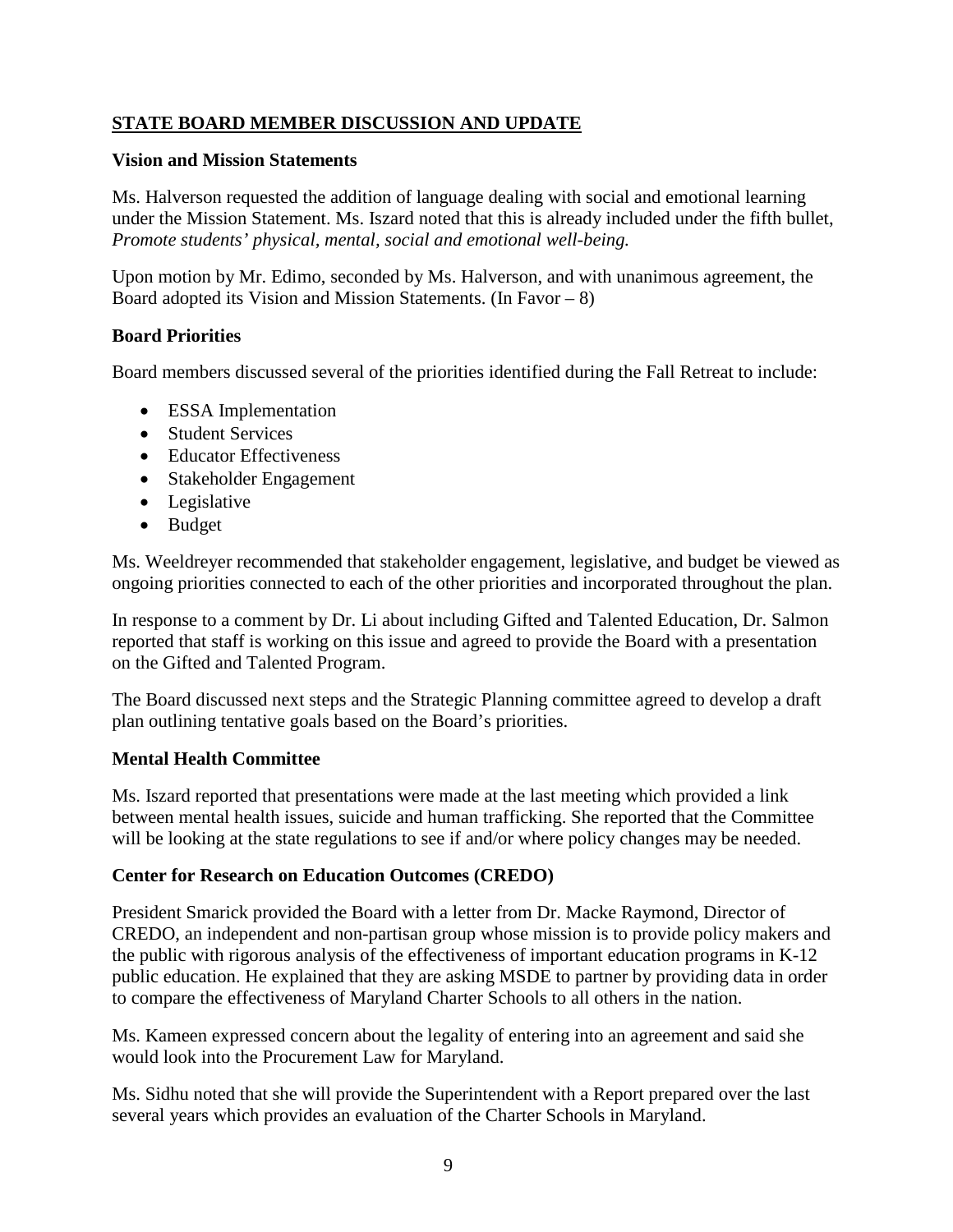The Board tabled the item until Ms. Kameen reports back on the legality of such a partnership.

# **Tentative Agenda Items for April**

Tuesday, April 25

- ESSA
- *Project Lead The Way*
- Encouraging Innovation and Personalized Learning
- Social Studies Update
- Interim Report on Innovative School Calendars
- State Legislative Updates
- Regulatory Actions
- Board Committee Updates

Ms. Shreeve questioned the designation of whether special Board meetings are work sessions or information sessions. Board members discussed distinctions between the two. Ms. Kameen said that it needs to be made clear if special meetings are work or information sessions. Ms. Shreeve requested an information session on the State Budget.

## **Board Member Updates/Comments**

Ms. Halverson reported that she visited Chevy Chase Elementary School where the EGATE winners were announced. She noted that more than 150 English as a Second Language (ESOL) students attended.

Ms. Iszard thanked Board members for attending the Read Across America celebration, describing it as "an amazing day."

Ms. Sidhu reported that she also attended an excellent EGATE celebration.

Ms. Shreeve explained that she attended a play at Winters Mill High School and lauded the amazing work done in the high schools. She also announced that the Maryland Association of Student Councils (MASC) will be holding its Annual Conference in Ocean City, Maryland next week and shared with the Board that it is a great event.

Ms. Shreeve also commented that Darla Strouse, Director of Partnerships, did a great job announcing the designation of Blue Ribbon Schools in Maryland last week.

## **OPINIONS**

## **Ms. Kameen announced the following Opinions:**

- 17-13 *Board of Education of Howard County v. Renee Foose and Renee Foose v. Board of Education of Howard County* – Petition for Declaratory Ruling (Issued four declarations. Declined to issue remaining requests for declaration. Directed parties to try to mediate and then to report back to the Board in 60 days.)
- 17-14 *Gabrielle G. v. Montgomery County Board of Education* student suspension (affirmed the local board's decision)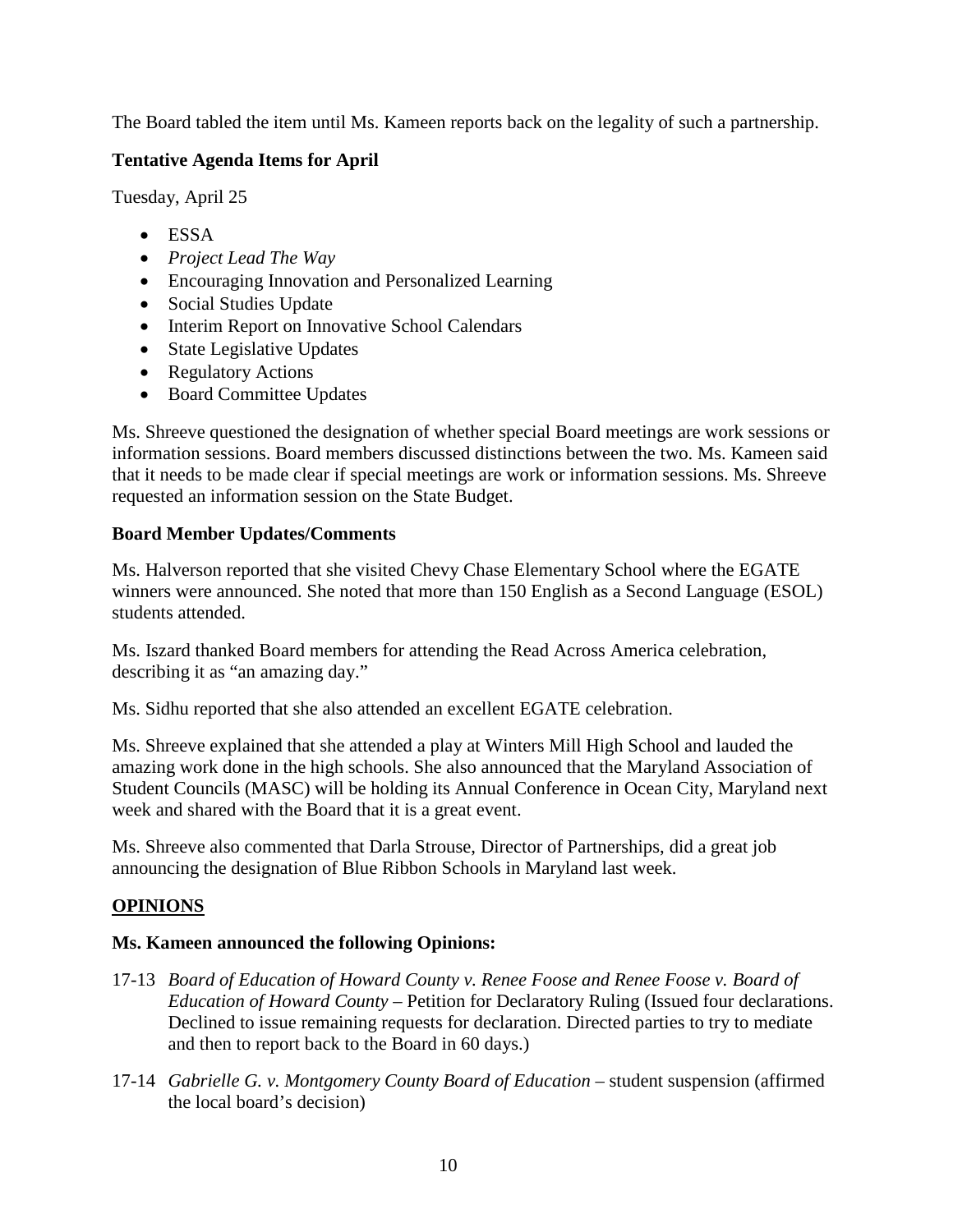17-15 *Jeffrey U. v. Howard County Board of Education* – residency (referred to the Office of the Department of Administrative Hearings for a hearing)

#### **Ms. Kameen announced the following Order:**

OR 17-04 *Cathy G. v. Montgomery County Board of Education* – student transfer (dismissed as untimely)

## **ADJOURNMENT**

With no further business before the Board, the meeting adjourned at 4:30 p.m.

Respectfully submitted,

Karen B. Salmon, Ph.D. Secretary/Treasurer

Date: May 23, 2017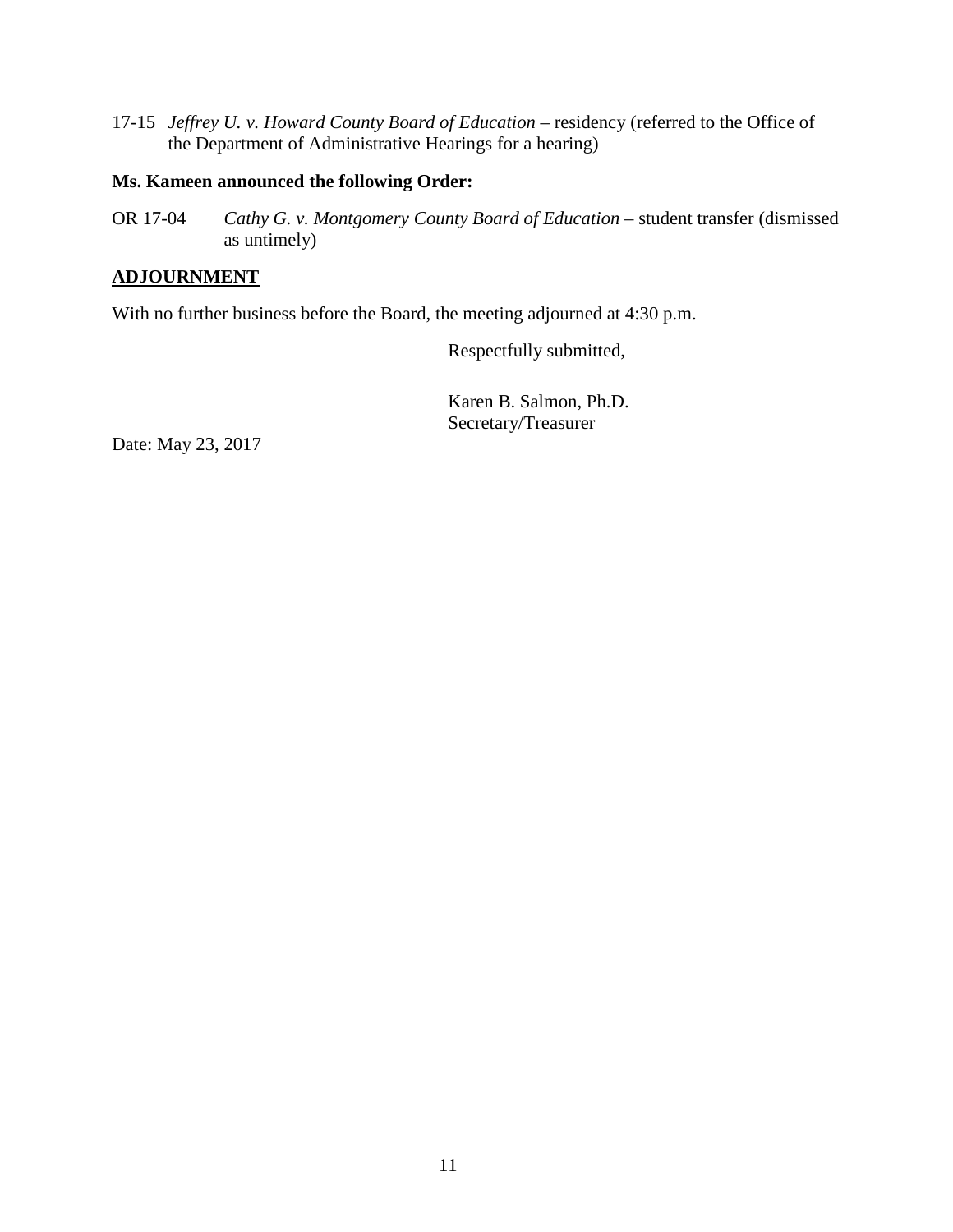|                                      | MARYLAND<br>PERSONNEL APPROV                                                            |                        | ALS FOR THE March 28, 2017 BOARD MEETING<br>STATE DEPARTMENT OF EDUCATION |                        |
|--------------------------------------|-----------------------------------------------------------------------------------------|------------------------|---------------------------------------------------------------------------|------------------------|
| I. Appointments Grade 19 and above:  |                                                                                         |                        |                                                                           |                        |
| <b>NAME</b>                          | POSITION                                                                                | SALARY<br>GRADE        | DIVISION/OFFICE                                                           | APPOINTMENT<br>DATE OF |
| La marca Lessner, Cynthia            | Program Manager IV - Chief of Early<br>Childhood Collaboration & Program<br>Improvement | 22                     | Early Childhood Development                                               | TBD                    |
|                                      |                                                                                         |                        |                                                                           |                        |
| II. Appointments Grade 18 and below: |                                                                                         |                        |                                                                           |                        |
| <b>NAME</b>                          | POSITION                                                                                | SALARY<br><b>GRADE</b> | DIVISION/OFFICE                                                           | APPOINTMENT<br>DATE OF |
| Coyle, Trisha M.                     | Teacher, Academic - English                                                             | IEPP                   | Office of School Effectiveness, Juvenile<br>Services Education System     | 03/29/17               |
| Hentz, Brian T.                      | Teacher, Academic - Mathematics                                                         | IEPP                   | Office of School Effectiveness, Juvenile<br>Services Education System     | 03/01/2017             |
| Hines, Debrea L.                     | Teacher, School Guidance Counselor                                                      | IEPP                   | Office of School Effectiveness, Juvenile<br>Services Education System     | 03/29/17               |
| Hruz, Patrick G.                     | Teacher, Academic-Social Studies                                                        | IEPP                   | Office of School Effectiveness, Juvenile<br>Services Education System     | 03/29/17               |
| Kilby, Sarah C.                      | Staff Specialist III - Coordinator of Selected<br>Nutrition Programs                    | $\frac{8}{10}$         | School and Community Nutrition Services                                   | 03/15/17               |
| Tran, Emily A.                       | ainee<br>Child Care Licensing Specialist, Tr                                            | $\frac{3}{2}$          | Early Childhood Development, Office of Child<br>Care                      | 03/29/17               |
| Williams-Randolph, Erica C.          | Teacher, Special Education                                                              | IEPP                   | Office of School Effectiveness, Juvenile<br>Services Education System     | 03/29/17               |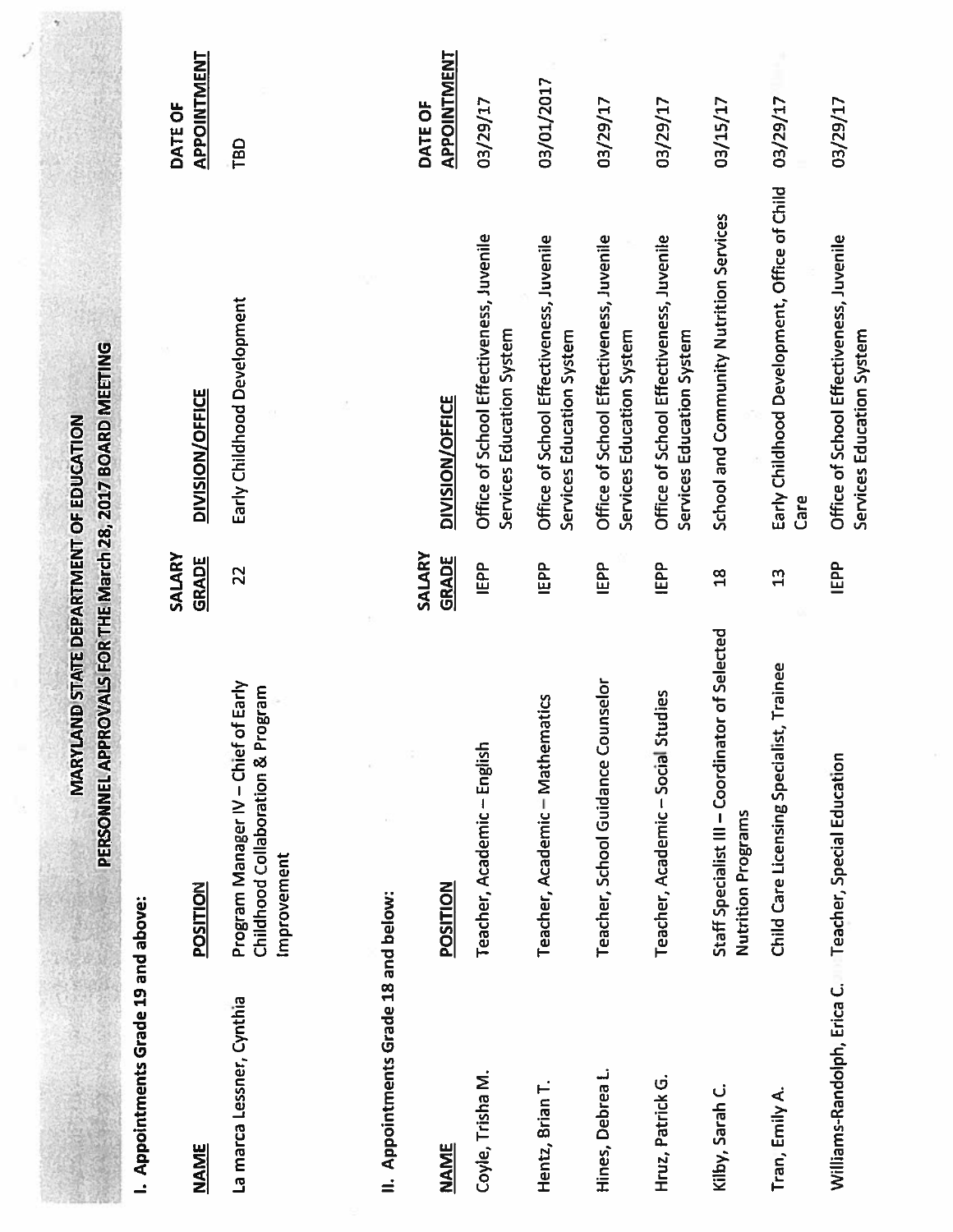**III.** Other Actions: Promotional

**NAME** 

**POSITION** 

**DIVISION/OFFICE** SALARY<br><u>GRADE</u>

**DATE OF<br>APPOINTMENT** 

î,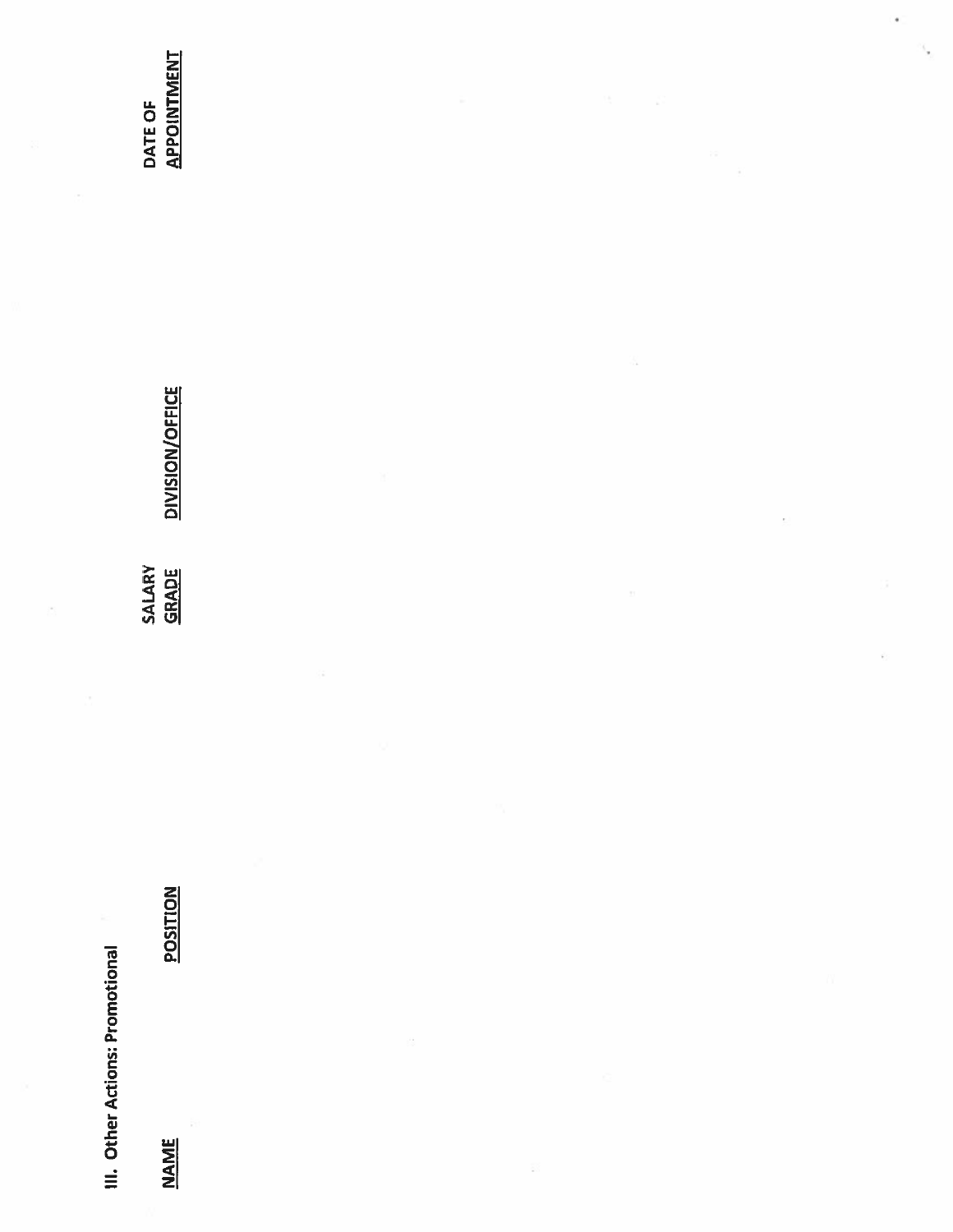

200 West Baltimore Street · Baltimore, MD 21201 · 410-767-0100 · 410-333-6442 TTY/TDD · MarylandPublicSchools.org

### March 28, 2017

### **BOARD LIST**

The following professional appointment is submitted for approval by the State Board of Education:

| Name:                                        | Cynthia La Marca Lessner                                                             |
|----------------------------------------------|--------------------------------------------------------------------------------------|
| <b>Position:</b>                             | Program Manager IV - Chief of Early Childhood Collaboration &<br>Program Improvement |
| Division:                                    | Early Childhood Development (DECD)                                                   |
| <b>Salary Grade:</b><br><b>Salary Range:</b> | 22<br>$$64,608 - $103,743$                                                           |
| <b>Effective Date:</b>                       | TBD                                                                                  |

# **JOB REQUIREMENTS:**

### **EDUCATION:**

A Master's Degree or equivalent 36-post baccalaureate credit hours of course work in Education, Administration/Supervision, Early Childhood, Social Work or a closely related field.

### **EXPERIENCE:**

Eight (8) years of professional administrative experience in management, administration and/or supervision of Early Childhood Education Programs.

### **NOTES:**

Two additional years of experience as defined may substitute for the Master's Degree.

#### **DESCRIPTION:**

This is a professional position responsible for managing the Collaboration and Program Improvement Branch in the Division of Early Childhood Development(DECD) including the Head Start State Collaboration Project and early childhood and school-age care quality initatives.

www.MarylandPublicSchools.org